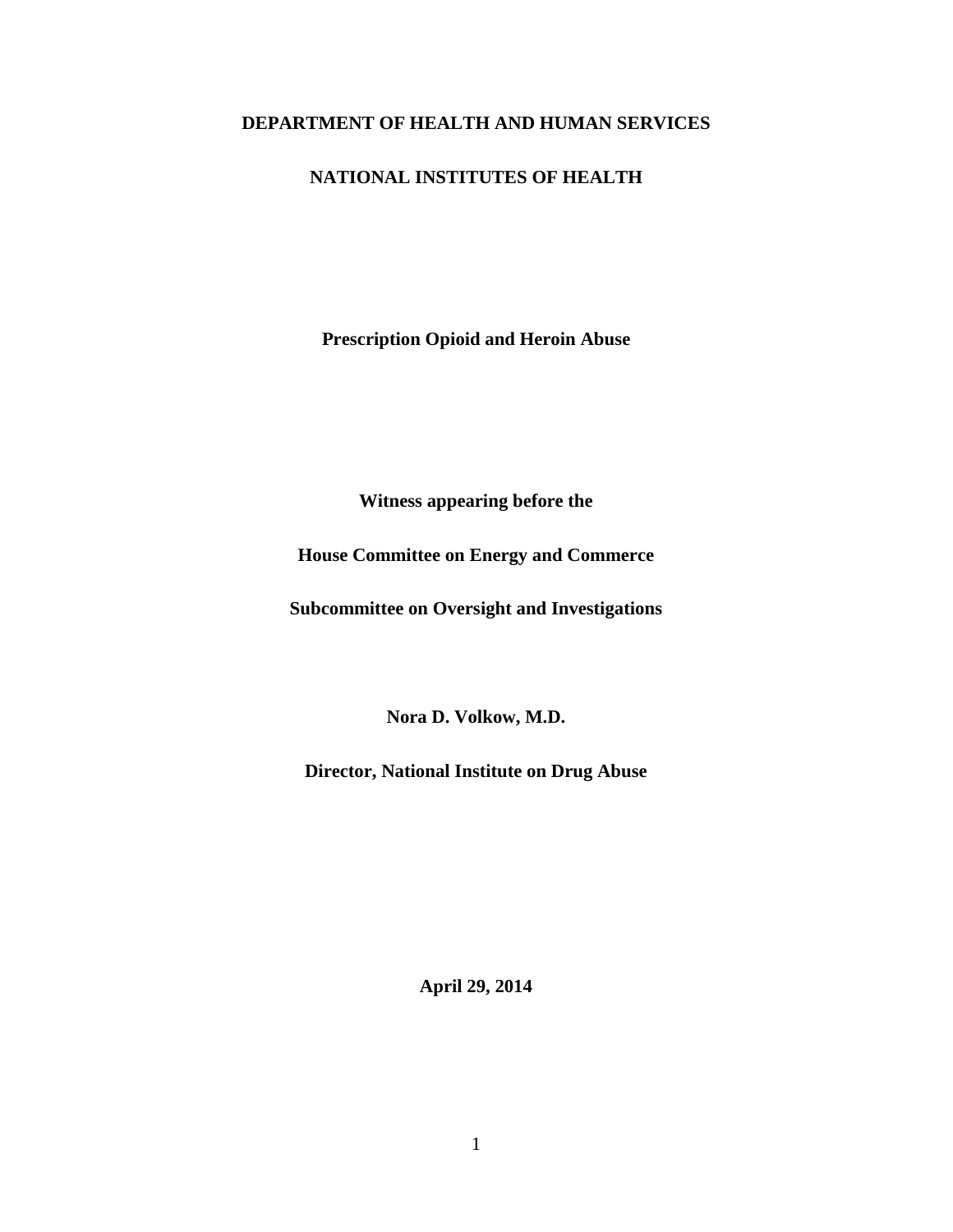Good Morning, Mr. Chairman and Members of the Subcommittee. Thank you for inviting the National Institute on Drug Abuse (NIDA), a component of the National Institutes of Health (NIH), to participate in this important hearing and contribute what I believe will be useful insights into the growing and intertwined problems of prescription pain relievers and heroin abuse in this country.

## *Background*

The abuse of and addiction to opioids such as heroin, morphine, and prescription pain relievers is a serious global problem that affects the health, social, and economic welfare of all societies. It is estimated that between 26.4 million and 36 million people abuse opioids worldwide,<sup>[1](#page-1-0)</sup> with an estimated 2.1 million people in the United States suffering from substance use disorders related to prescription opioid pain relievers in [2](#page-1-1)012 and an estimated  $467,000$  addicted to heroin.<sup>2</sup> The consequences of this abuse have been devastating and are on the rise. For example, the number of unintentional overdose deaths from prescription pain relievers has soared in the United States, more than quadrupling since 1999. There is also growing evidence to suggest a relationship between increased non-medical use of opioid analgesics and heroin abuse in the United States.<sup>[3](#page-1-2)</sup>

To address the complex problem of prescription opioid and heroin abuse in this country, we must recognize and consider the special character of this phenomenon, for we are asked not only to confront the negative and growing impact of opioid abuse on health and mortality, but also to preserve the fundamental role played by prescription opioid pain relievers in healing and reducing human suffering. That is, scientific insight must strike the right balance between providing maximum relief from suffering while minimizing associated risks and adverse effects.

<span id="page-1-2"></span>behavioral Health Statistics and QualityData Review. SAMHSA (2013) <http://www.samhsa.gov/data/2k13/DataReview/DR006/nonmedical-pain-reliever-use-2013.htm>

<sup>&</sup>lt;sup>1</sup> UNODC, World Drug Report 2012.<http://www.unodc.org/unodc/en/data-and-analysis/WDR-2012.html>

<span id="page-1-1"></span><span id="page-1-0"></span><sup>2</sup> Substance Abuse and Mental Health Services Administration, *Results from the 2012 National Survey on Drug Use and Health: Summary of National Findings*, NSDUH Series H-46, HHS Publication No. (SMA) 13-4795. Rockville, MD: Substance Abuse and Mental Health Services Administration, 2013.<br><sup>3</sup> Pradip et al. Associations of Nonmedical Pain Reliever Use and Initiation of Heroin Use in the US. Center for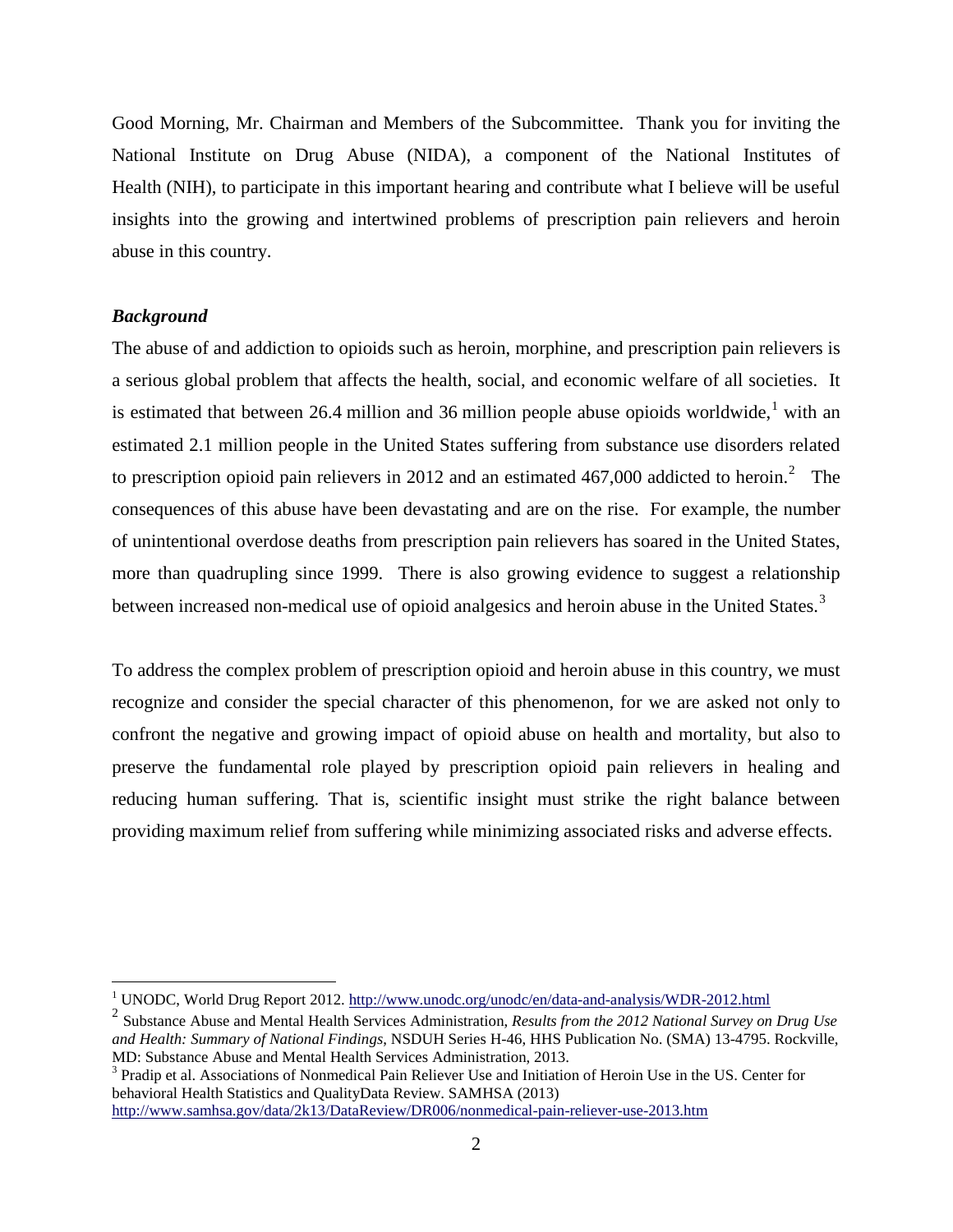#### *Abuse of Prescription Opioids: Scope and Impact*

Prescription opioids are one of the three main broad categories of medications that present abuse liability, the other two being stimulants and central nervous system (CNS) depressants.

Several factors are likely to have contributed to the severity of the current prescription drug abuse problem. They include drastic increases in the number of prescriptions written and dispensed, greater social acceptability for using medications for different purposes, and aggressive marketing by pharmaceutical companies. These factors together have helped create the broad "environmental availability" of prescription medications in general and opioid analgesics in particular.

To illustrate this point, the total number of opioid pain relievers prescribed in the United States has skyrocketed in the past 25 years **(Fig. 1)**. [4](#page-2-0) The number of prescriptions for opioids (like hydrocodone and oxycodone products) have escalated from around 76 million in 1991 to nearly 207 million in 2013, with the United States their biggest consumer globally, accounting for almost



IMS Health, Vector One: National, Years 1991-1996, Data Extracted 201. IMS Health, National Prescription Audit, Years 1997-2013, Data Extracted 2014.

100 percent of the world total for hydrocodone (*e.g.,* Vicodin) and 81 percent for oxycodone (*e.g.,* Percocet). [5](#page-2-1)

This greater availability of opioid (and other) prescribed drugs has been accompanied by alarming increases in the negative consequences related to their abuse.<sup>[6](#page-2-2)</sup> For example, the estimated number of emergency department visits involving nonmedical use of opioid analgesics increased from 144,600 in 2004 to 305,900 in  $2008$ ;<sup>[7](#page-2-3)</sup> treatment admissions for primary abuse of opiates other than heroin increased from one percent of all admissions in 1997 to five percent in

<span id="page-2-0"></span><sup>&</sup>lt;sup>4</sup> IMS's National Prescription Audit (NPA) & Vector One ®: National (VONA).<br><sup>5</sup> International Narcotics Control Board Report 2008.. United Nations Pubns. 2009. p. 20

<span id="page-2-2"></span><span id="page-2-1"></span> $6$  To clarify our terminology here, when we say "prescription drug abuse" or "nonmedical use," this includes use of medications without a prescription, use for purposes other than for what they were prescribed, or use simply for the experience or feeling the drug can cause.<br><sup>7</sup> Substance Abuse and Mental Health Services Administration. Drug Abuse Warning Network, 2007: national

<span id="page-2-3"></span>estimates of drug-related emergency department visits.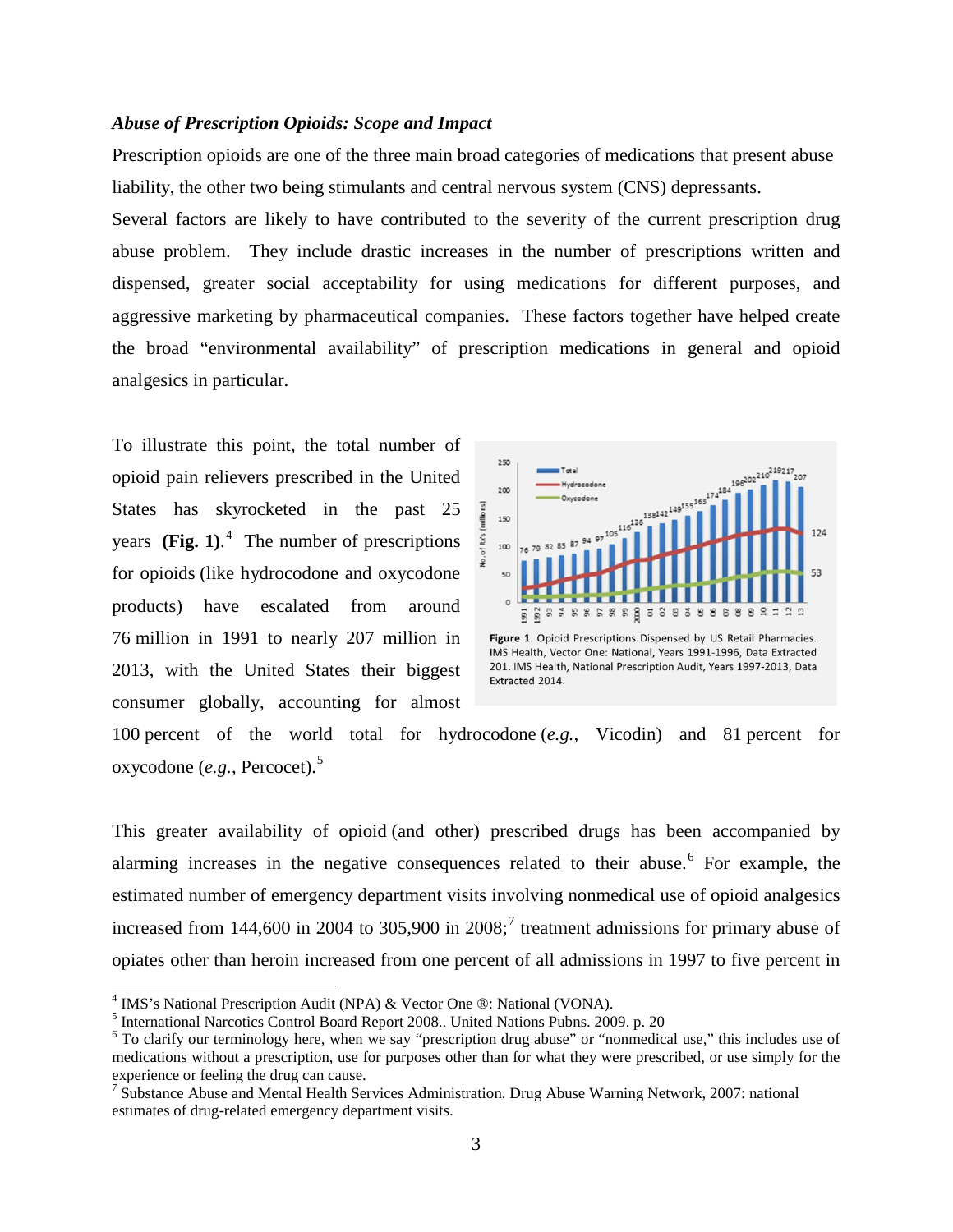$2007<sup>8</sup>$  $2007<sup>8</sup>$  $2007<sup>8</sup>$ ; and overdose deaths due to prescription opioid pain relievers have more than tripled in the past 20 years, escalating to 16,651 deaths in the United States in 2010.<sup>[9](#page-3-1)</sup>

In terms of abuse and mortality, opioids account for the greatest proportion of the prescription drug abuse problem. Deaths related to prescription opioids began rising in the early part of the  $21<sup>st</sup>$  century. By 2002, death certificates listed opioid analgesic poisoning as a cause of death more commonly than heroin or cocaine.<sup>[10](#page-3-2)</sup>



Figure 2. Chemical similarity between Opioid **Prescriptions and Heroin** 

Because prescription opioids are similar to, and act on the same brain systems affected by, heroin and morphine **(Fig.2)**, they present an intrinsic abuse and addiction liability, particularly if they are used for non-medical purposes. They are most dangerous and addictive when taken via methods that increase their euphoric effects (the "high"), such as crushing pills and then snorting or injecting the powder, or combining the pills with alcohol or other drugs. Also, some people taking them for their intended purpose risk dangerous adverse reactions by not taking them exactly as prescribed (e.g., taking more pills at once, or taking them more frequently or combining them with medications for which they are not being properly controlled);

and it is possible for a small number of people to become addicted even when they take them as prescribed, but the extent to which this happens currently is not known. It is estimated that more than 100 million people suffer from chronic pain in this country,  $11$  and for some of them, opioid therapy may be appropriate. The bulk of American patients who need relief from persistent, moderate-to-severe non-cancer pain have back pain conditions (approximately 38 million) or

<span id="page-3-0"></span> $8$  Treatment Episode Data Set (TEDS) Highlights  $-2007$ . National Admissions to Substance Abuse Treatment Services. SAMHSA

<span id="page-3-1"></span><sup>&</sup>lt;sup>9</sup> Mack, K.A. Drug-induced deaths - United States, 1999-2010. [MMWR Surveill Summ.](http://www.ncbi.nlm.nih.gov/pubmed/24264508) 2013 Nov 22;62 Suppl 3:161-3. CDC<br><sup>10</sup> Paulozzi et al. Increasing deaths from opioid analgesics in the United States Pharmacoepidemiol. Drug Saf., 15

<span id="page-3-2"></span><sup>(2006),</sup> pp. 618–627<br><sup>11</sup> [Relieving Pain in America:](http://www.iom.edu/~/media/Files/Report%20Files/2011/Relieving-Pain-in-America-A-Blueprint-for-Transforming-Prevention-Care-Education-Research/Pain%20Research%202011%20Report%20Brief.pdf) A Blueprint for Transforming Prevention, Care, Education, and Research. REPORT

<span id="page-3-3"></span>BRIEF JUNE 2011; Johannes et al. The prevalence of chronic pain in United States adults: results of an Internetbased survey. [J Pain.](http://www.ncbi.nlm.nih.gov/pubmed/20797916) 11(11):1230-9. (2010); [Gallup-Healthways Well-Being Index.](http://www.gallup.com/poll/154169/Chronic-Pain-Rates-Shoot-Until-Americans-Reach-Late-50s.aspx?ref=image)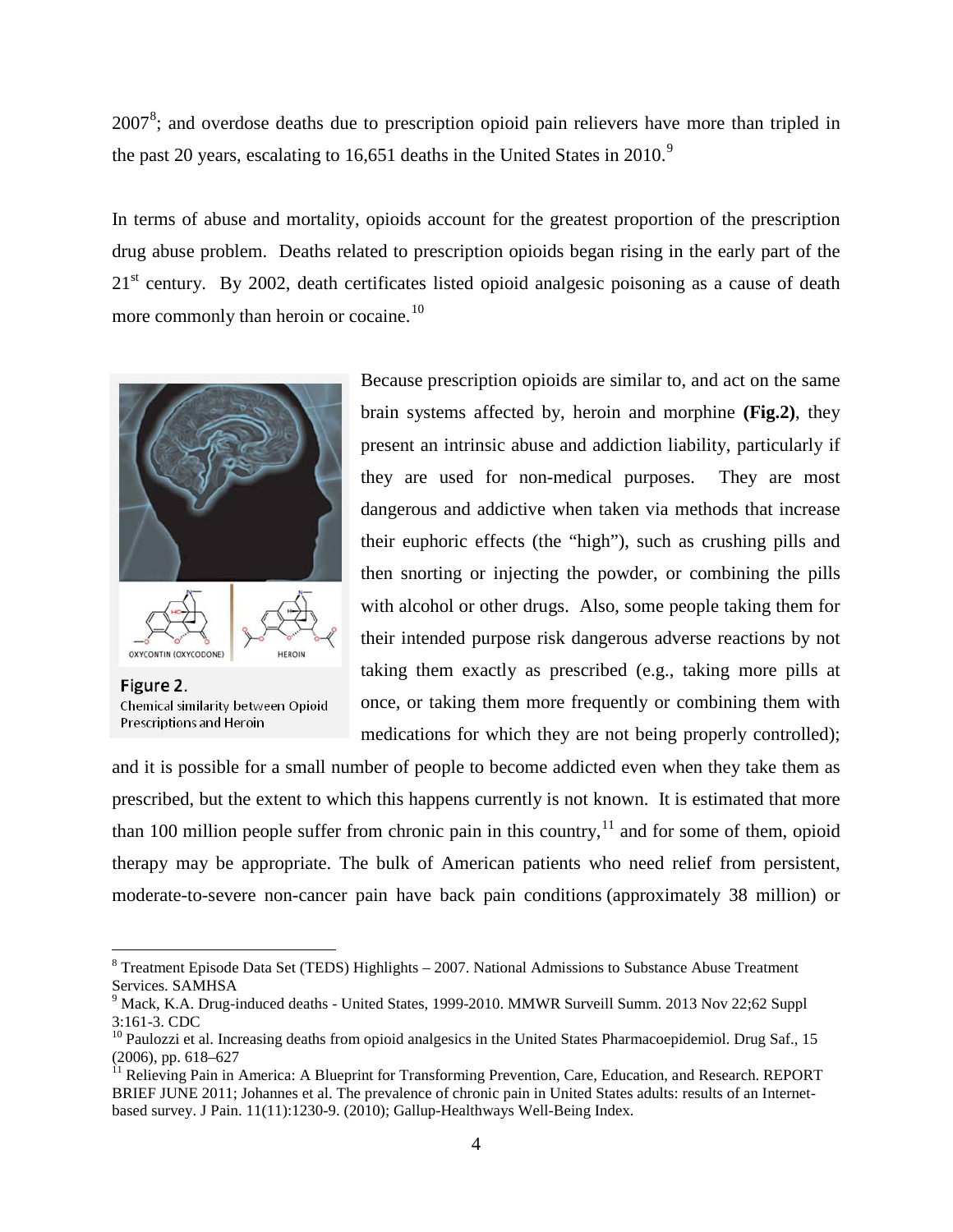osteoarthritis (approximately 17 million).<sup>[12](#page-4-0)</sup> Even if a small percentage of this group develops substance use disorders (a subset of those already vulnerable to developing tolerance and/or clinically manageable physical dependence<sup>[13](#page-4-1)</sup>), a large number of people could be affected. Scientists debate the appropriateness of chronic opioid use for these conditions in light of the fact that long-term studies demonstrating that the benefits outweigh the risks have not been conducted. In June 2012, NIH and FDA held a joint meeting on this topic,  $^{14}$  $^{14}$  $^{14}$  and now FDA is requiring companies who manufacture long-acting and extended-release opioid formulations to conduct post-marketing research on their safety.<sup>[15](#page-4-3)</sup>

*The Effects of Opioid Abuse on the Brain and Body.* Opioids include drugs such as OxyContin and Vicodin that are mostly prescribed for the treatment of moderate to severe pain. They act by attaching to specific proteins called opioid receptors, which are found on nerve cells in the brain, spinal cord, gastrointestinal tract, and other organs in the body. When these drugs attach to their receptors, they reduce the perception of pain and can produce a sense of well-being; however, they can also produce drowsiness, mental confusion, nausea, and constipation.<sup>[16](#page-4-4)</sup> The effects of opioids are typically mediated by specific subtypes of opioid receptors (mu, delta, and kappa) that are activated by the body's own (endogenous) opioid chemicals (endorphins, encephalins). With repeated administration of opioid drugs (prescription or heroin), the production of endogenous opioids is inhibited, which accounts in part for the discomfort that ensues when the drugs are discontinued (*i.e.,* withdrawal). Adaptations of the opioid receptors' signaling mechanism have also been shown to contribute to withdrawal symptoms.

Opioid medications can produce a sense of well-being and pleasure because these drugs affect brain regions involved in reward. People who abuse opioids may seek to intensify their

<span id="page-4-1"></span><sup>13</sup> American Academy of Pain Medicine; American Pain Society; American Society of Addiction Medicine. *Definitions Related to the Use of Opioids for the Treatment of Pain*. Glenview, IL, and Chevy Chase, MD: American Academy of Pain Medicine, American Pain Society, American Society of Addiction Medicine; 2001

<span id="page-4-0"></span><sup>&</sup>lt;sup>12</sup> De Leon Casada. Opioids for Chronic Pain: New Evidence, New Strategies, Safe Prescribing The American Journal of Medicine,  $126(3s1):S3-S11$ . (2013)..

<span id="page-4-2"></span><sup>&</sup>lt;sup>14</sup> Assessment of Analgesic Treatment of Chronic Pain: A Scientific Workshop, linked to 4-24-2014 available at <http://www.fda.gov/downloads/Drugs/NewsEvents/UCM308363.pdf>

<span id="page-4-3"></span><sup>&</sup>lt;sup>15</sup> ER/LA Opioid Analgesic Class Labeling Changes and Postmarket Requirements (PDF - 136KB) Letter to ER/LA opioid application holders. Linked to 4-24-2014 Available at

<http://www.fda.gov/downloads/Drugs/DrugSafety/InformationbyDrugClass/UCM367697.pdf>

<span id="page-4-4"></span><sup>&</sup>lt;sup>16</sup> Mattoo, S. Prevalence and correlates of epileptic seizure in substance-abusing subjects. [Psychiatry Clin Neurosci.](http://www.ncbi.nlm.nih.gov/pubmed/19497001) 63(4):580-2. (2009).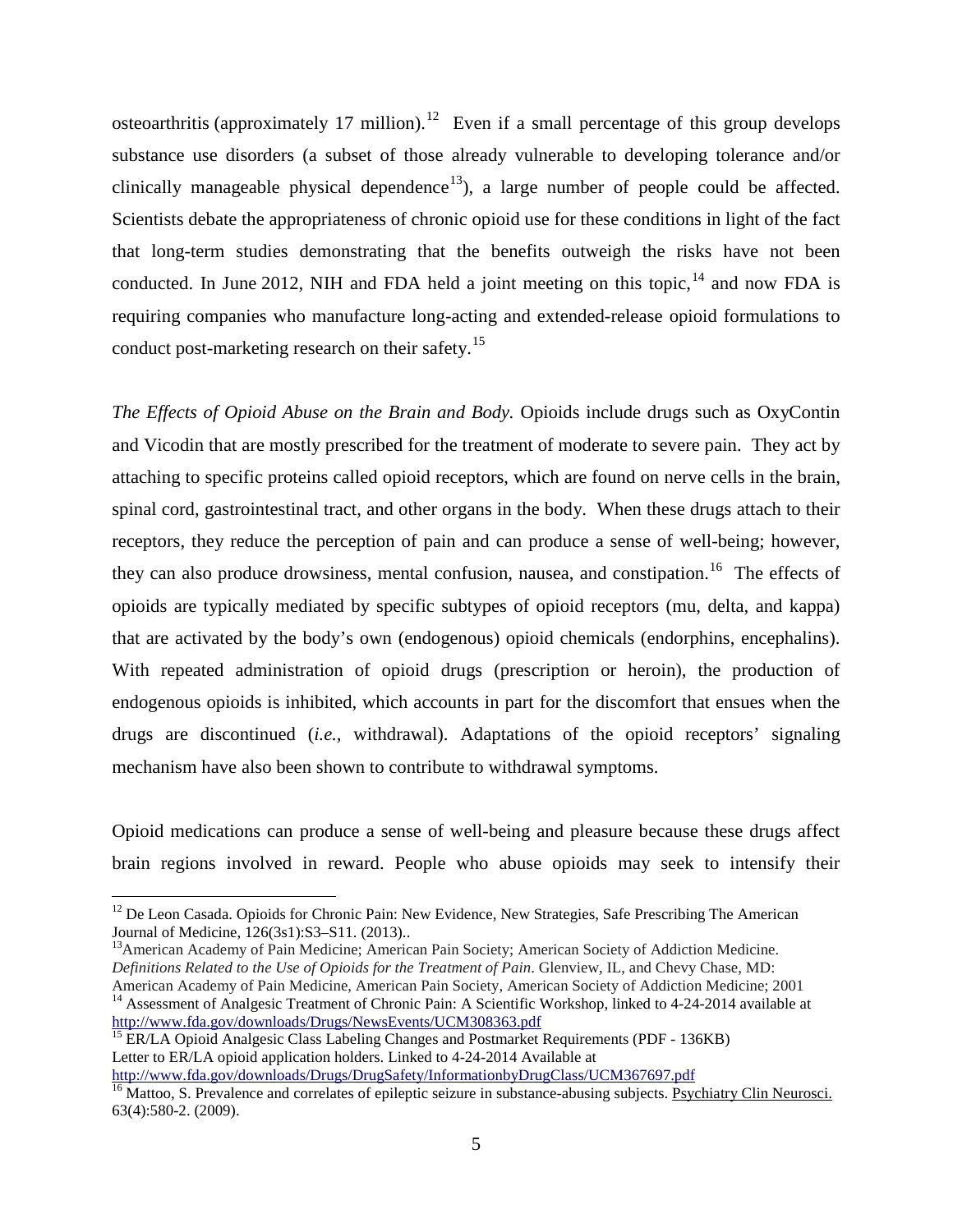experience by taking the drug in ways other than those prescribed. For example, extendedrelease oxycodone is designed to release slowly and steadily into the bloodstream after being taken orally in a pill; this minimizes the euphoric effects. People who abuse pills may crush them to snort or inject which not only increases the euphoria but also increases the risk for serious medical complications, such as respiratory arrest, coma, and addiction. When people tamper with long-acting or extended-release medicines, which typically contain higher doses because they are intended for release over long periods, the results can be particularly dangerous, as all of the medicine can be released at one time. Tampering with extended release and using by nasal, smoked, or intravenous routes produces risk both from the higher dose and from the quicker onset.

Opioid pain relievers are sometimes diverted for nonmedical use by patients or their friends, or sold in the street. In 2012, over five percent of the U.S. population aged 12 years or older used opioid pain relievers non-medically.<sup>17</sup> The public health consequences of opioid pain reliever abuse are broad and disturbing. For example, abuse of prescription pain relievers by pregnant women can result in a number of problems in newborns, referred to as neonatal abstinence syndrome (NAS), which increased by almost 300 percent in the United States between 2000 and 2009.[18](#page-5-1) This increase is driven in part by the high rate of opioid prescriptions being given to pregnant women. In the United States, an estimated 14.4 percent of pregnant women are prescribed an opioid during their pregnancy.<sup>[19](#page-5-2)</sup>

Prescription opioid abuse is not only costly in economic terms (it has been estimated that the nonmedical use of opioid pain relievers costs insurance companies up to \$72.5 billion annually in health-care costs<sup>[20](#page-5-3)</sup>) but may also be partly responsible for the steady upward trend in poisoning mortality. In 2010, there were 13,652 unintentional deaths from opioid pain

<span id="page-5-0"></span><sup>&</sup>lt;sup>17</sup> SAMHSA: Results from the 2012 National Survey on Drug Use and Health: Summary of National Findings and [Detailed Tables](http://www.samhsa.gov/data/NSDUH/2012SummNatFindDetTables/Index.aspx)

<span id="page-5-1"></span><sup>18</sup> CDC. Vital signs[. http://m.cdc.gov/en/VitalSigns/prescription-painkiller-overdoses](http://m.cdc.gov/en/VitalSigns/prescription-painkiller-overdoses)

<span id="page-5-2"></span><sup>&</sup>lt;sup>19</sup> Bateman, B.T. et al. Patterns of Opioid Utilization in Pregnancy in a Large Cohort of Commercial Insurance Beneficiaries in the United States. Anesthesiology. in press (2014)

<span id="page-5-3"></span> $^{20}$  Coalition Against Insurance Fraud. Prescription for peril: how insurance fraud finances theft and abuse of addictive prescription drugs. Washington, DC: Coalition Against Insurance Fraud; 2007. Available at <http://www.insurancefraud.org/downloads/drugDiversion.pdf>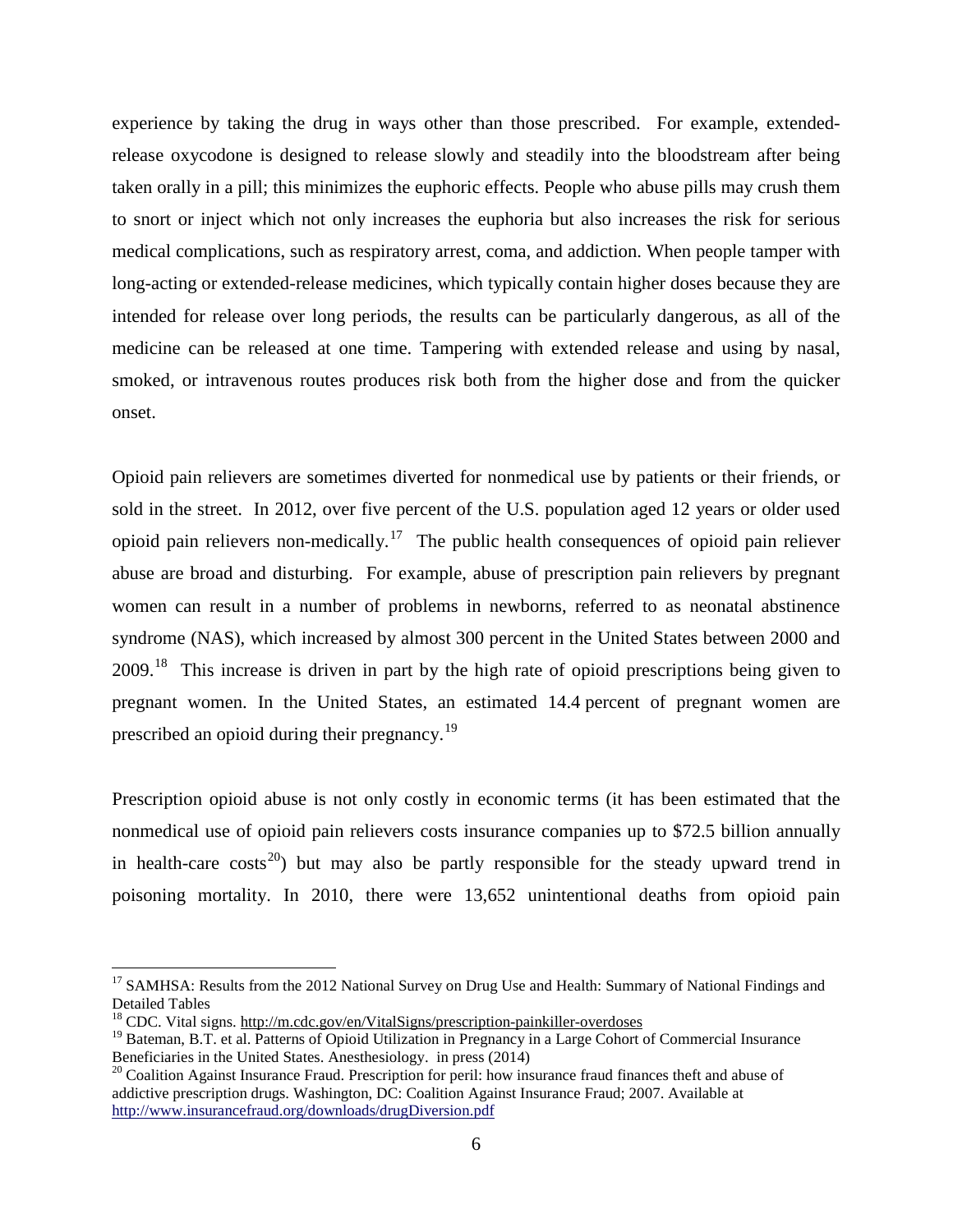reliever (82.8 percent of the 16,490 unintentional deaths from all prescription drugs),  $^{21}$  $^{21}$  $^{21}$  and there was a five-fold increase in treatment admissions for prescription pain relievers between 2001 and 2011 (from 35,648 to 180,708, respectively).<sup>[22](#page-6-1)</sup> In the same decade, there was a tripling of the prevalence of positive opioid tests among drivers who died within one hour of a crash.<sup>[23](#page-6-2)</sup>

A property of opioid drugs is their tendency, when used repeatedly over time, to induce *tolerance*. Tolerance occurs when the person no longer responds to the drug as strongly as he or she did at first, thus necessitating a higher dose to achieve the same effect. The establishment of tolerance hinges on the ability of abused opioids (e.g., OxyContin, morphine) to desensitize the brain's own natural opioid system, making it less responsive over time.<sup>24</sup> This tolerance contributes to the high risk of overdose during a relapse to opioid use after a period in recovery; users who do not realize they may have lost their tolerance during a period of abstinence may initially take the high dosage that they previously had used before quitting, a dosage that produces an overdose in the person who no longer has tolerance.<sup>[25](#page-6-4)</sup> Another contributing factor to the risk of opioid-related morbidity and mortality is the combined use of benzodiazepines (BZDs) and/or other CNS depressants, even if these agents are used appropriately. Thus, patients with chronic pain who use opioid analgesics along with BZDs (and/or alcohol) are at higher risk for overdose. Unfortunately, there are few available practice guidelines for the combined use of CNS depressants and opioid analgesics; such cases warrant much closer scrutiny and monitoring.<sup>[26](#page-6-5)</sup> Finally, it must be noted in this context that, although more men die from drug overdoses than women, the percentage increase in deaths seen

<span id="page-6-0"></span><sup>&</sup>lt;sup>21</sup> Centers for Disease Control and Prevention, National Center for Health Statistics. Multiple Cause of Death 1999-2010 on CDC WONDER Online Database, released 2012. Data are from the Multiple Cause of Death Files, 1999- 2010, as compiled from data provided by the 57 vital statistics jurisdictions through the Vital Statistics Cooperative Program**.** <sup>22</sup> Substance Abuse and Mental Health Services Administration, Center for Behavioral Health Statistics and Quality.

<span id="page-6-1"></span>*Treatment Episode Data Set (TEDS): 2001-2011. National Admissions to Substance Abuse Treatment Services*. BHSIS Series S-65, HHS Publication No. (SMA) 13-4772. Rockville, MD: Substance Abuse and Mental Health Services Administration, 2013.<br><sup>23</sup> Brody and Li. Am. J. Epidemiology. 2014

<span id="page-6-2"></span>

<span id="page-6-3"></span><sup>&</sup>lt;sup>24</sup> Williams, J. Regulation of  $\mu$ -opioid receptors: desensitization, phosphorylation, internalization, and tolerance. Pharmacol Rev. 65(1):223-54. (2013).

<span id="page-6-4"></span><sup>&</sup>lt;sup>25</sup> Møller et al. Acute drug-related mortality of people recently released from prisons. Public Health. 124(11):637-9. (2010); Buster et al. An increase in overdose mortality during the first 2 weeks after entering or re-entering methadone treatment in Amsterdam. Addiction. 97(8):993-1001. (2002).

<span id="page-6-5"></span><sup>&</sup>lt;sup>26</sup> Paulozzi, L. Prescription drug overdoses: a review. J Safety Res. 43(4):283-9 (2012)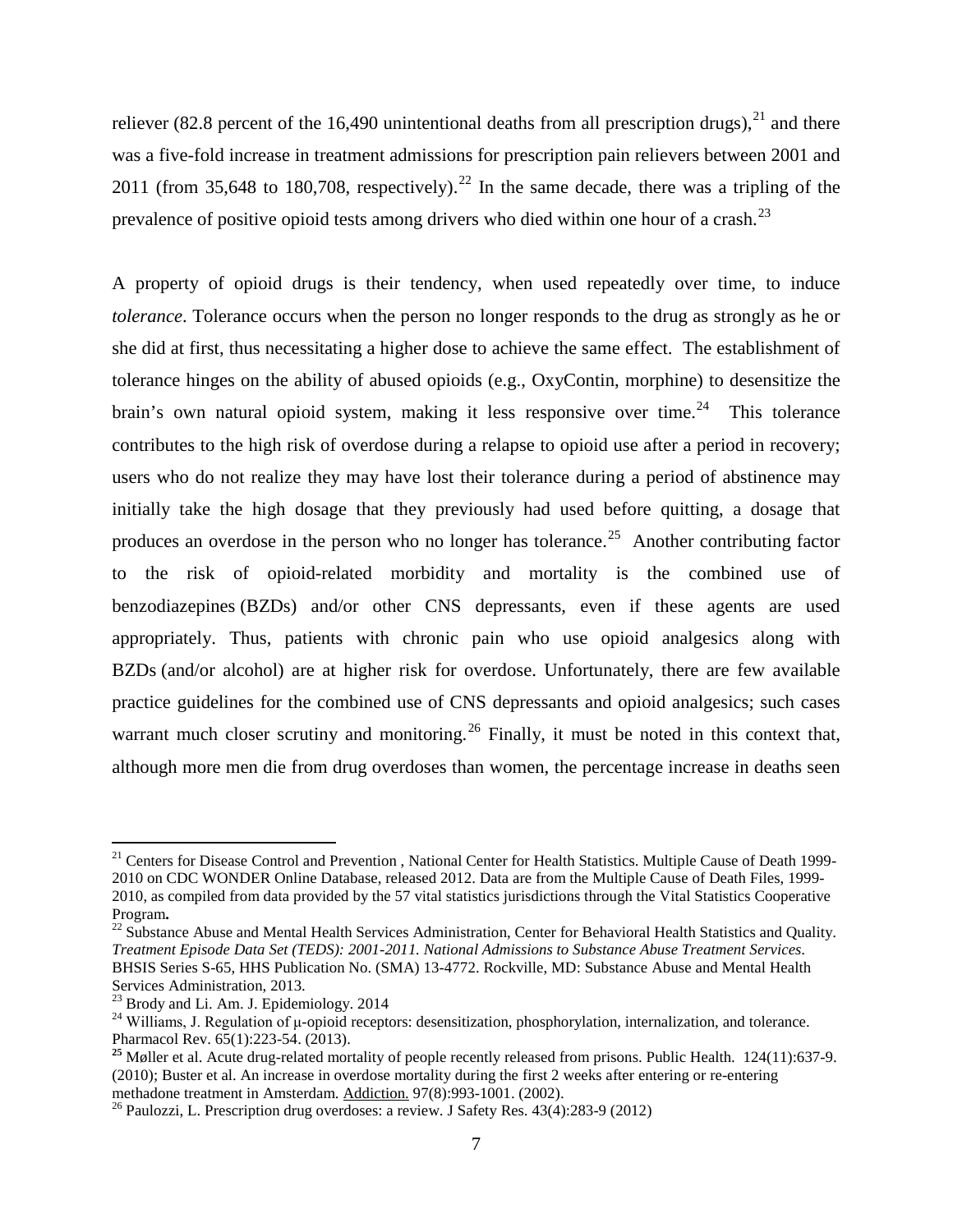since 1999 is greater among women: Deaths from opioid pain relievers increased five-fold between 1999 and 2010 for women versus 3.6 times among men.<sup>[27](#page-7-0)</sup>

## *Relationship between Prescription Opioids and Heroin Abuse*

The recent trend of a switch from prescription opioids to heroin seen in some communities in our country alerts us to the complex issues surrounding opioid addiction and the intrinsic difficulties



Figure 3. Growing evidence suggests that abusers of prescription opioids are shifting to heroin as prescription drugs become less available or harder to abuse. For example, a recent increase in heroin use accompanied a downward trend in OxyContin abuse following the introduction of an abuse-deterrent formulation of that medication (dashed vertical line). <sup>3</sup>

Figure 4. Trend in prevalence of heroin use and Heroin related overdose death in the US (1999-2012)



in addressing it through any single measure such as enhanced diversion control **(Fig.3)**. Of particular concern has been the rise in new populations of heroin users, particularly young people.

The emergence of chemical tolerance toward prescribed opioids, perhaps combined in a smaller number of cases with an increasing difficulty in obtaining these medications illegally<sup>[28](#page-7-1)</sup>,

may in some instances explain the transition to abuse of heroin, which is cheaper and in some communities easier to obtain than prescription opioids.

The number of past-year heroin users in the United States nearly doubled between 2005 and 2012, from 380,000 to 670,000 **(Fig. 4)**. [29](#page-7-2) Heroin

<span id="page-7-0"></span><sup>&</sup>lt;sup>27</sup> CDC. Vital signs: overdoses of prescription opioid pain relievers and other drugs among women--United States, 1999-2010. MMWR 62(26):537-42. (2013).

<span id="page-7-1"></span><sup>&</sup>lt;sup>28</sup> Slevin and Ashburn. Primary care physician opinion survey on FDA opioid risk evaluation and mitigation strategies. [J Opioid Manag.](http://www.ncbi.nlm.nih.gov/pubmed/21561034) 2011 Mar-Apr;7(2):109-15.

Hooten and Bruce. Beliefs and attitudes about prescribing opioids among healthcare providers seeking continuing medical education. [J Opioid Manag.](http://www.ncbi.nlm.nih.gov/pubmed/22320023) 7(6):417-24.(2011).<br><sup>29</sup> Substance Abuse and Mental Health Services Administration, *Results from the 2012 National Survey on Drug Use* 

<span id="page-7-2"></span>*and Health: Summary of National Findings*, NSDUH Series H-46, HHS Publication No. (SMA) 13-4795. Rockville, MD: Substance Abuse and Mental Health Services Administration, 2013.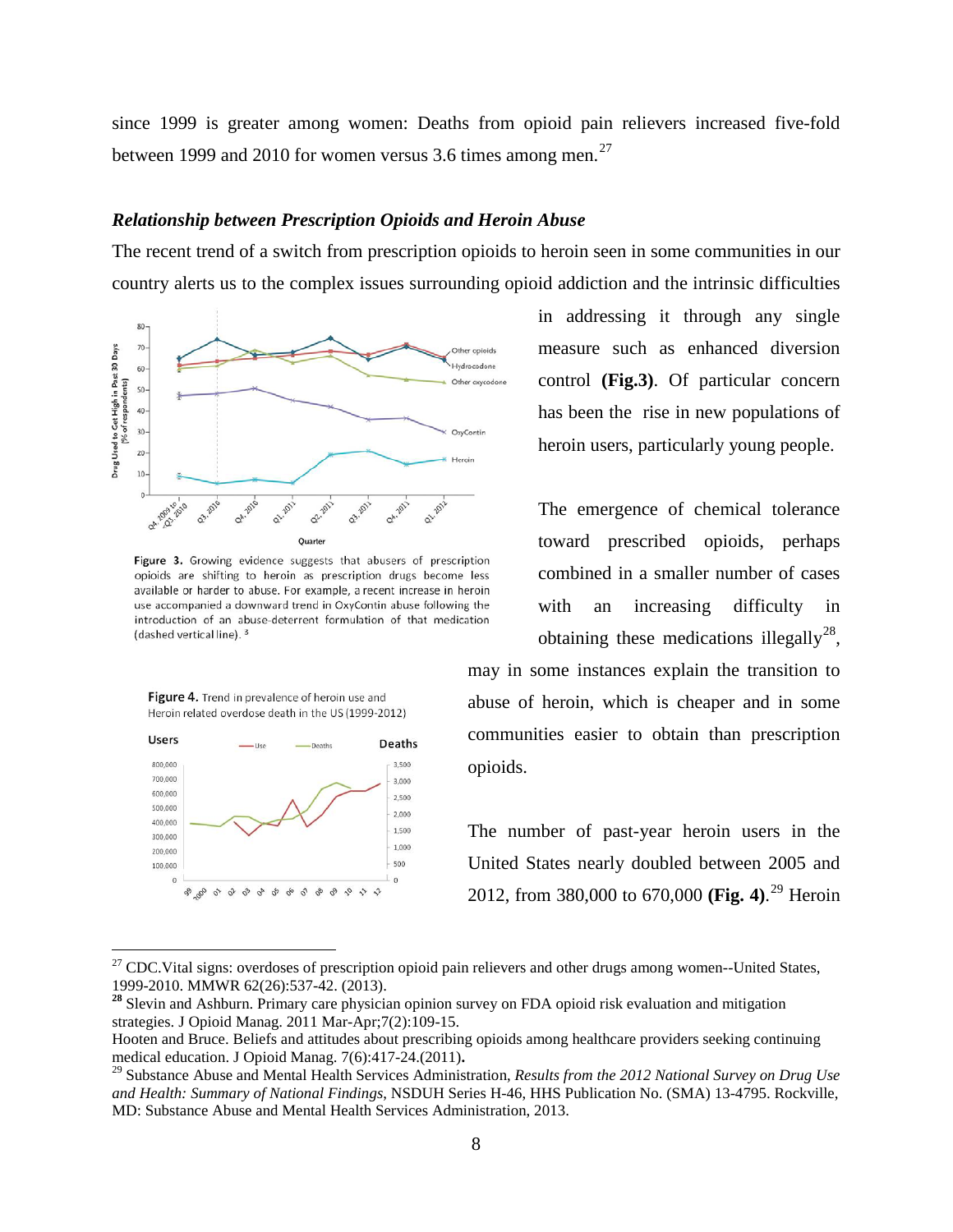abuse, like prescription opioid abuse, is dangerous both because of the drug's addictiveness and because of the high risk for overdosing. In the case of heroin, this danger is compounded by the lack of control over the purity of the drug injected and its possible contamination with other drugs (such as fentanyl, a very potent prescription opioid that is also abused by itself).<sup>[30](#page-8-0)</sup> All of these factors increase the risk for overdosing, since the user can never be sure of the amount of the active drug (or drugs) being taken. In 2010, there were 2,789 fatal heroin overdoses, approximately a 50 percent increase over the relatively constant level seen during the early 2000s.<sup>[31](#page-8-1)</sup> What was once almost exclusively an urban problem is spreading to small towns and suburbs. In addition, the abuse of an opioid like heroin, which is typically injected intravenously, is also linked to the transmission of human immunodeficiency virus (HIV), hepatitis (especially Hepatitis C), sexually-transmitted infections, and other blood-borne diseases, mostly through the sharing of contaminated drug paraphernalia but also through the risky sexual behavior that drug abuse may engender.

### *NIDA Activities to Stem the Tide of Prescription Opioid and Heroin Abuse*

NIDA first launched its prescription drug abuse public health initiative in 2001. Our evidencebased strategy calls for a comprehensive three-pronged approach consisting of (1) enhancing our understanding of pain and its management; (2) preventing overdose deaths; and (3) effectively treating opioid addiction.

*Research on Pain and Next Generation Analgesics.* Although opioid medications effectively treat acute pain and help relieve chronic pain for some patients,<sup>[32](#page-8-2)</sup> their addiction risk presents a dilemma for healthcare providers who seek to relieve suffering while preventing drug abuse and addiction. Little is yet known about the risk for addiction among those being treated for chronic pain or about how basic pain mechanisms interact with prescription opioids to influence addiction potential. To better understand this, NIDA launched a research initiative on "Prescription Opioid Use and Abuse in the Treatment of Pain." This initiative encourages a

<span id="page-8-1"></span>

<span id="page-8-0"></span> $30$  SAMHSA advisory Bulletin 2/7/14 http://www.samhsa.gov/newsroom/advisories/1402075426.aspx).<br> $31$  Centers for Disease Control and Prevention , National Center for Health Statistics. Multiple Cause of Death 1999-2010 on CDC WONDER Online Database, released 2012. Data are from the Multiple Cause of Death Files, 1999- 2010, as compiled from data provided by the 57 vital statistics jurisdictions through the Vital Statistics Cooperative Program.

<span id="page-8-2"></span> $32$  Moore, A. et al. Expect analgesic failure; pursue analgesic success BMJ. 3;346 (2013).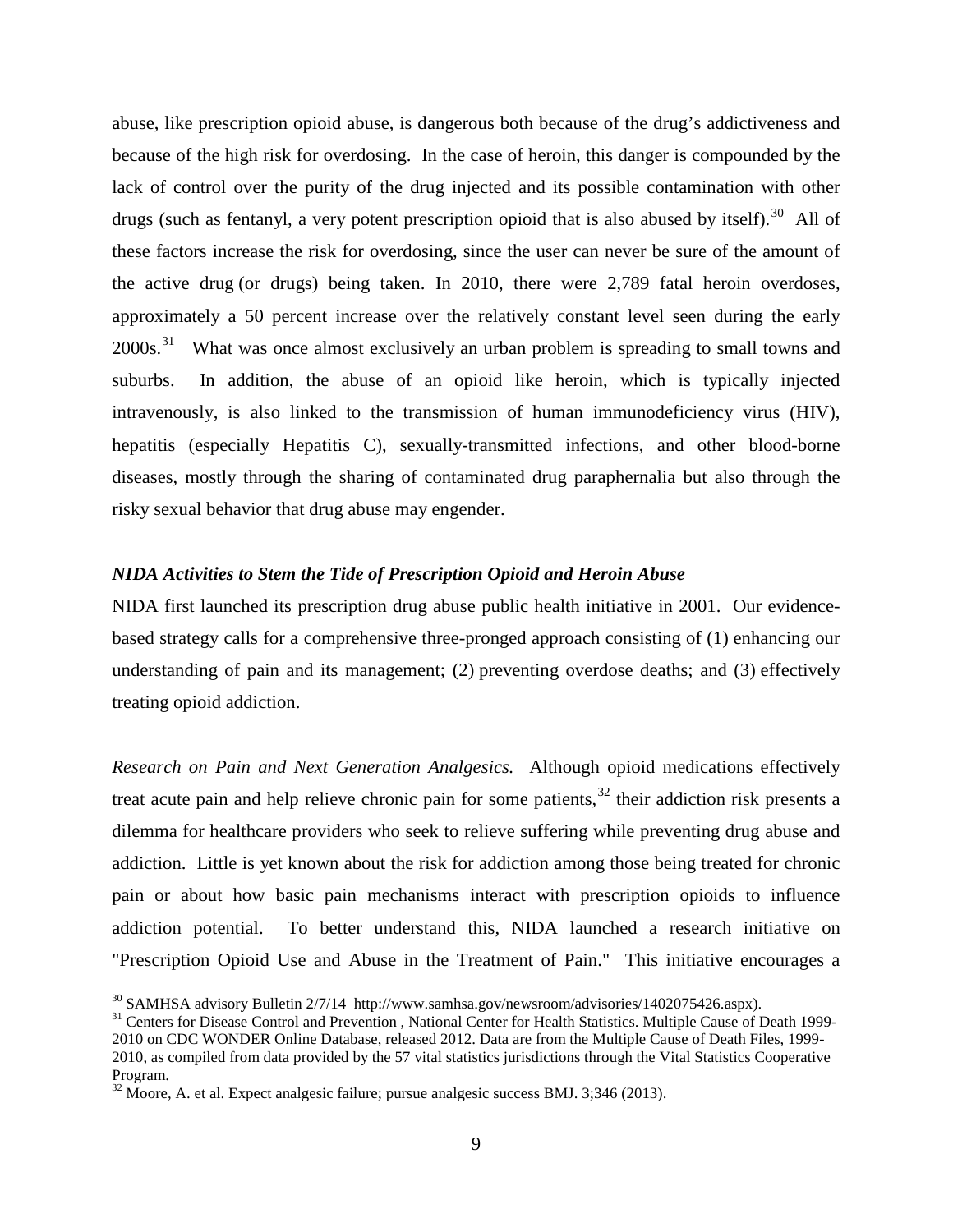multidisciplinary approach using both human and animal studies to examine factors (including pain itself) that predispose or protect against opioid abuse and addiction. Funded grants cover clinical neurobiology, genetics, molecular biology, prevention, treatment, and services research. This type of information will help develop screening and diagnostic tools that physicians can use to assess the potential for prescription drug abuse in their patients. Because opioid medications are prescribed for all ages and populations, NIDA is also encouraging research that assesses the effects of prescription opioid abuse by pregnant women, children, and adolescents, and how such abuse in these vulnerable populations might increase the lifetime risk of substance abuse and addiction.

Another important initiative pertains to the development of new approaches to treat pain. This includes research to identify new pain relievers with reduced abuse, tolerance, and dependence risk, as well as devising alternative delivery systems and formulations for existing drugs that minimize diversion and abuse (*e.g.,* by preventing tampering and/or releasing the drug over a longer period of time) and reduce the risk of overdose deaths. New compounds are being developed that exhibit novel properties as a result of their combined activity on two different opioid receptors (*i.e.,* mu and delta). Preclinical studies show that these compounds can induce strong analgesia but fail to produce tolerance or dependence. Researchers are also getting closer to developing a new generation of non–opioid-based medications for severe pain that would circumvent the brain reward pathways, thereby greatly reducing abuse potential. This includes compounds that work through a type of cannabinoid receptor found primarily in the peripheral nervous system. NIDA is also exploring the use of non-medication strategies for managing pain. An example is the use of "neurofeedback," a novel modality of the general biofeedback approach, in which patients learn to regulate specific regions in their brains by getting feedback from real-time brain images. This technique has shown promising results for altering the perception of pain in healthy adults and chronic pain patients and could even evolve into a powerful psychotherapeutic intervention capable of rescuing the circuits and behaviors impaired by addiction.

*Developing More Effective Means for Preventing Overdose Deaths.* The opioid overdose antidote naloxone has reversed more than 10,000 overdose cases between 1996 and 2010,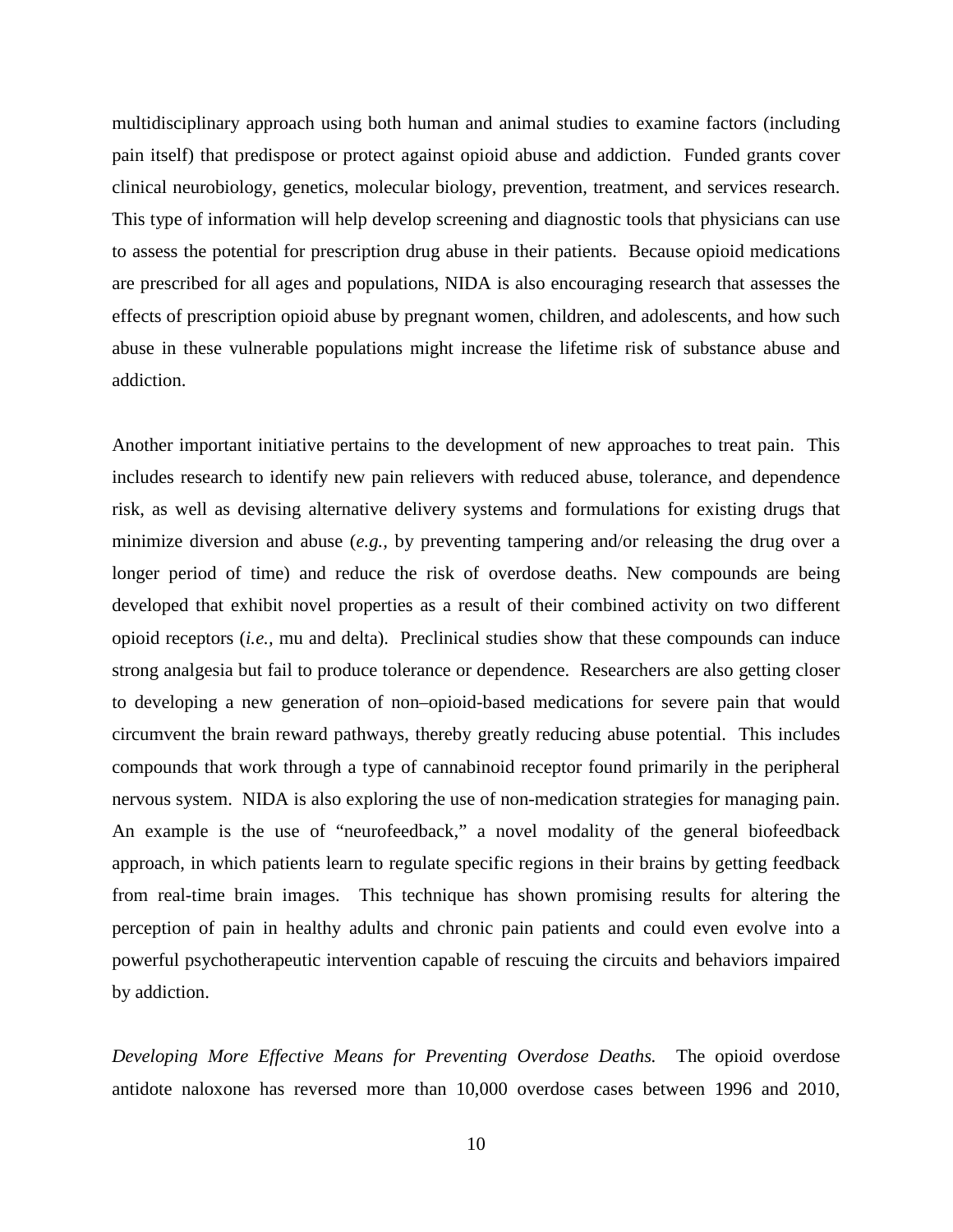according to CDC.  $33$  For many years, naloxone was available only in an injectable formulation and was generally only carried by medical emergency personnel. However, FDA has recently approved a new hand-held auto-injector of naloxone to reverse opioid overdose that is specifically designed to be given by family members or caregivers. In order to expand the options for effectively and rapidly counteracting the effects of an overdose, NIDA is also supporting the development of a naloxone nasal spray—a needle-free, unit-dose, ready-to-use opioid overdose antidote that can easily be used by an overdose victim, a companion, or a wider range of first responders (*e.g.*, police) in the event of an emergency.<sup>[34](#page-10-1)</sup>

*Research on the Treatment of Opioid Addiction*. Drug abuse treatment must address the brain changes mentioned earlier, both in the short and long term. When people addicted to opioids first quit, they undergo withdrawal symptoms, which may be severe (pain, diarrhea, nausea, vomiting, hypertension, tachycardia, seizures). Medications can be helpful in this detoxification stage, easing craving and other physical symptoms that can often trigger a relapse episode. However, this is just the first step in treatment. Medications have also become an essential component of an ongoing treatment plan, enabling opioid-addicted persons to regain control of their health and their lives.

Agonist medications developed to treat opioid addiction work through the same receptors as the addictive drug but are safer and less likely to produce the harmful behaviors that characterize addiction, because the rate at which they enter and leave the brain is slower. The three classes that have been developed to date include (1) agonists, *e.g.,* methadone (Dolophine or Methadose), which activate opioid receptors; (2) partial agonists, *e.g.,* buprenorphine (Subutex, Suboxone), which also activate opioid receptors but produce a diminished response; and (3) antagonists, *e.g.,* naltrexone (Depade, Revia, Vivitrol), which block the receptor and interfere with the rewarding effects of opioids. Physicians can select from these options on the basis of a patient's specific medical needs and other factors. Research has shown methadone- and buprenorphine-containing medicines, when administered in the context of an addiction treatment

<span id="page-10-0"></span><sup>&</sup>lt;sup>33</sup>Community-Based Opioid Overdose Prevention Programs Providing Naloxone. United States, 2010.

U.S. Department of Health and Human Services. Centers for Disease Control and Prevention. MMWR. Vol 61/No.6 February 17, 2012.<br><sup>34</sup>NIDA STTR Grantee: AntiOp, Inc., Daniel Wermerling, CEO.

<span id="page-10-1"></span>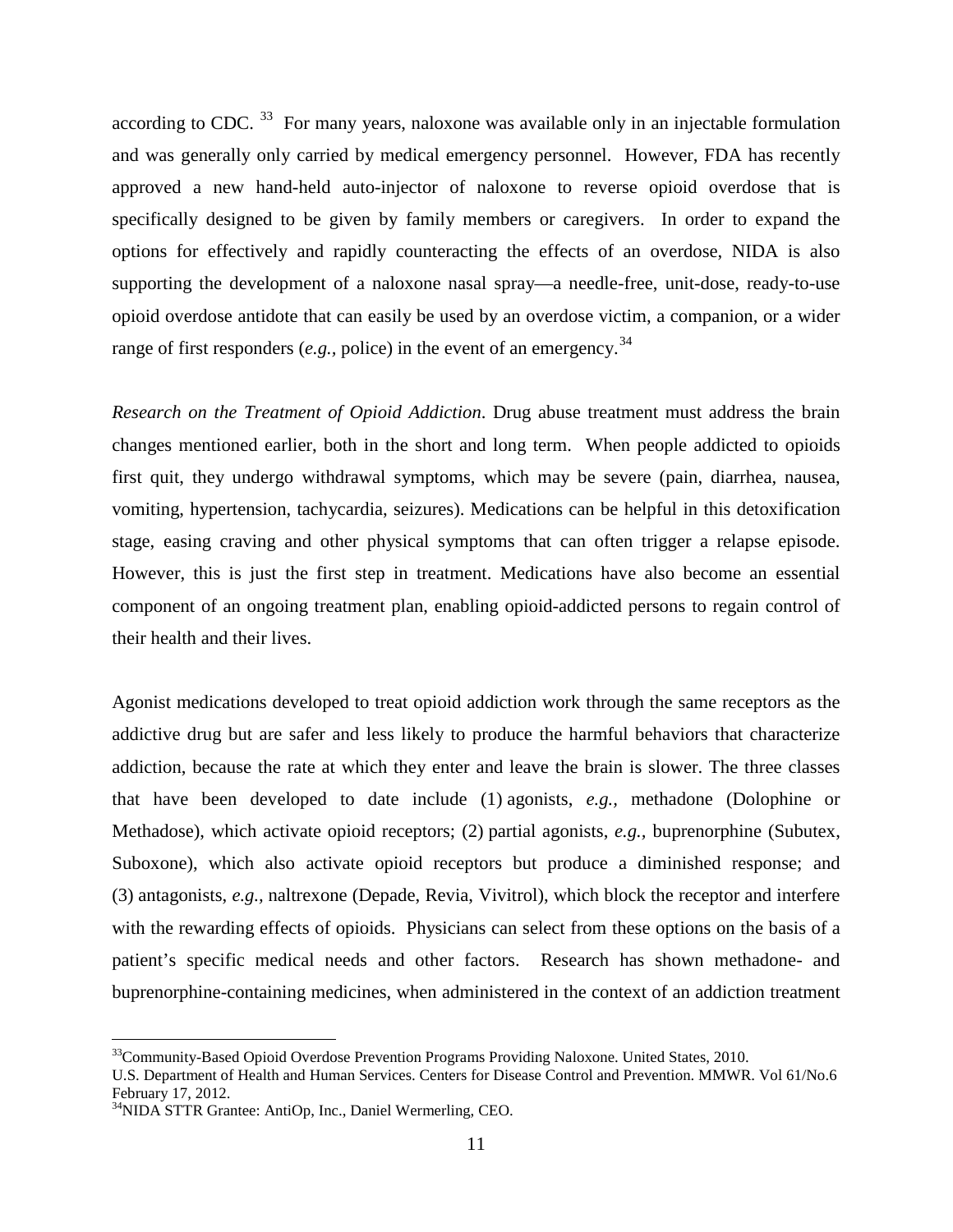program, can effectively maintain abstinence from other opioids and reduce harmful behaviors; we believe their gradual onset and long duration contribute to this ability to "stabilize" patient behavior.



Scientific research has established that medication-assisted treatment of opioid addiction is associated with decreases in the number of overdoses from heroin abuse,<sup>[35](#page-11-0)</sup> increases retention of patients in treatment and decreases drug use, infectious disease transmission, and criminal activity. For example, studies among criminal offenders,

many of whom enter the prison system with drug abuse problems, showed that methadone treatment begun in prison and continued in the community upon release extended the time parolees remained in treatment, reduced further drug use, and produced a three-fold reduction in criminal activity **(Fig. 5)**. Investment in medication-assisted treatment of opioid addiction also makes good economic sense. According to a 2005 published analysis that tracked methadone patients from age 18 to 60 and included such variables as heroin use, treatment for heroin use, criminal behavior, employment, and healthcare utilization, every dollar spent on methadone treatment yields \$38 in related economic benefits—seven times more than previously thought.<sup>[36](#page-11-1)</sup>

Buprenorphine is worth highlighting in this context for its pioneering contributions to addiction treatment. NIDA-supported basic and clinical research led to the development of this compound, which rigorous studies have shown to be effective, either alone or in combination with naloxone, in significantly reducing opiate drug abuse and cravings.

The arrival of buprenorphine represented a significant health services delivery innovation. FDA approved Subutex® (buprenorphine) and Suboxone® tablets (buprenorphine/naloxone formulation) in October 2002, making them the first medications to be eligible for prescribing under the Drug Addiction Treatment Act of 2000. Subutex contains only buprenorphine

<span id="page-11-0"></span><sup>&</sup>lt;sup>35</sup> Schwartz, R.P. et al. Opioid agonist treatments and heroin overdose deaths in Baltimore, Maryland, 1995-2009. [Am J Public Health.](http://www.ncbi.nlm.nih.gov/pubmed/?term=Opioid+Agonist+Treatments+and+Heroin+Overdose+Deaths+in+Baltimore) 103(5):917-22 (2013).

<span id="page-11-1"></span><sup>&</sup>lt;sup>36</sup> Zarkin, G. Benefits and costs of methadone treatment: results from a lifetime simulation model. [Health Econ.](http://www.ncbi.nlm.nih.gov/pubmed/15880389) 14(11):1133-50 (2005).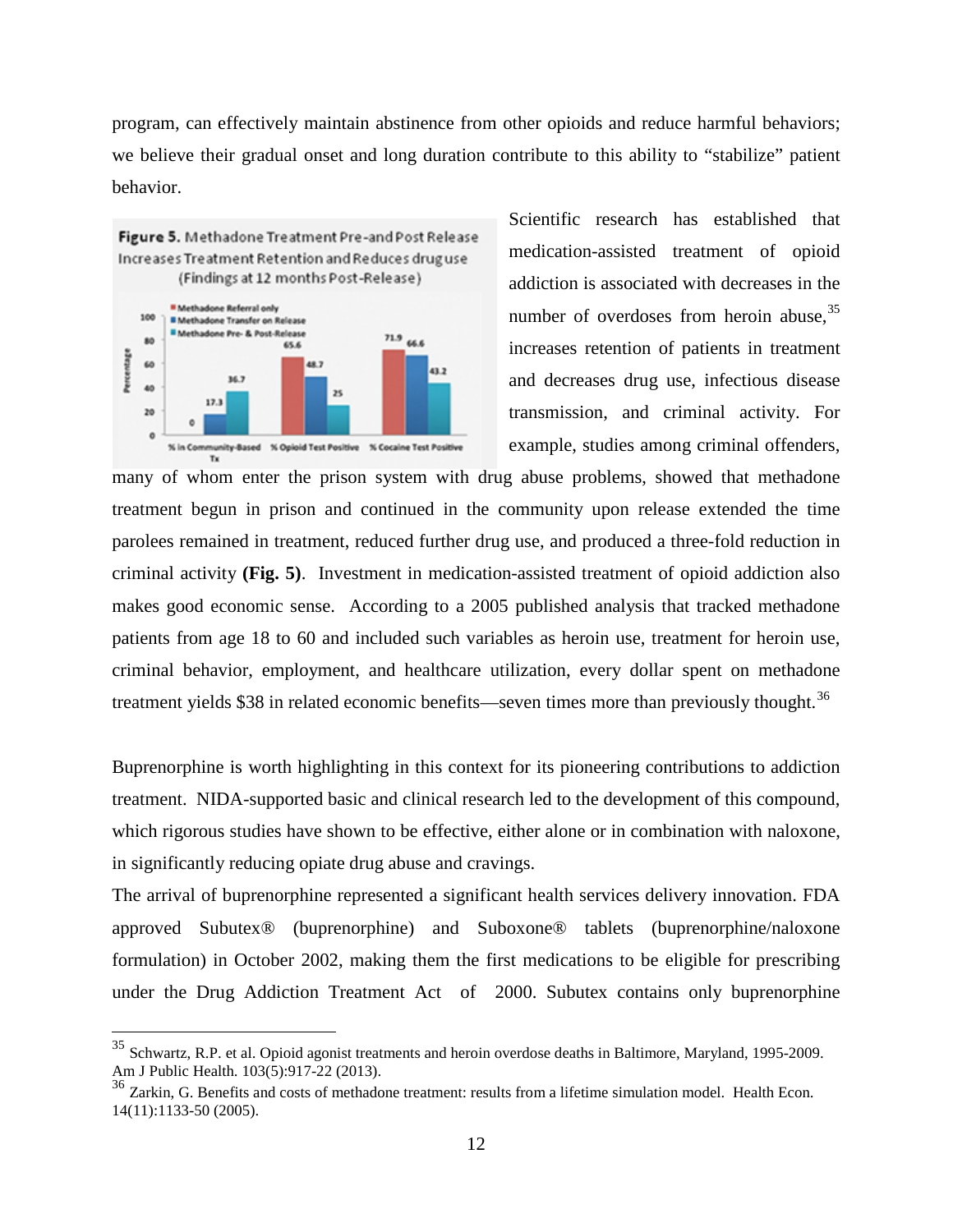hydrochloride. This formulation was developed as the initial product. The second medication, Suboxone, contains naloxone to guard against misuse (by initiating withdrawal if the formulation is injected). Subutex and Suboxone are less tightly controlled than methadone because they have a lower potential for abuse and are less dangerous in an overdose. As patients progress in their therapy, their doctor may write a prescription for a take-home supply of the medication. To date, of the nearly 872,615 potential providers registered with the Drug Enforcement Administration (DEA), 25,021 registered physicians are authorized to prescribe these two medications. The development of buprenorphine and its authorized use in physicians' offices gives opioid-addicted patients more medical options and extends the reach of addiction medication to remote populations.

Medication-assisted treatments remain grossly underutilized in many addiction treatment settings, where stigma and negative attitudes (based on the misconception that buprenorphine or methadone "substitute a new addiction for an old one") persist among clinic staff and administrators. This leads to insufficient dosing or limitations on the duration of use of these medications (when they are used at all), which often leads to treatment failure and the perception that the drugs are ineffective, further reinforcing the negative attitudes toward their use.<sup>[37](#page-12-0)</sup> Policy and regulatory barriers also can present obstacles.

#### *Integrating Drug Treatment into Healthcare Settings*

Medication-assisted treatment will be most effective when offered within the larger context of a high-quality delivery system that addresses opioid addiction not only with medication but also with behavioral interventions to support treatment participation and progress, infectious disease identification and treatment (especially HIV and HCV), screening and treatment of co-morbid psychiatric diseases, and overdose protection (naloxone). NIDA's research over the last two decades has provided us with evidence that a high quality treatment system to address opioid addiction must include all these components, yet there are currently very few systems in the

<span id="page-12-0"></span> $37$  Knudsen, H.K.; Abraham, A.J.; and Roman, P.M. Adoption and implementation of medications in addiction treatment programs. J Addict Med 2011; 5:21-27.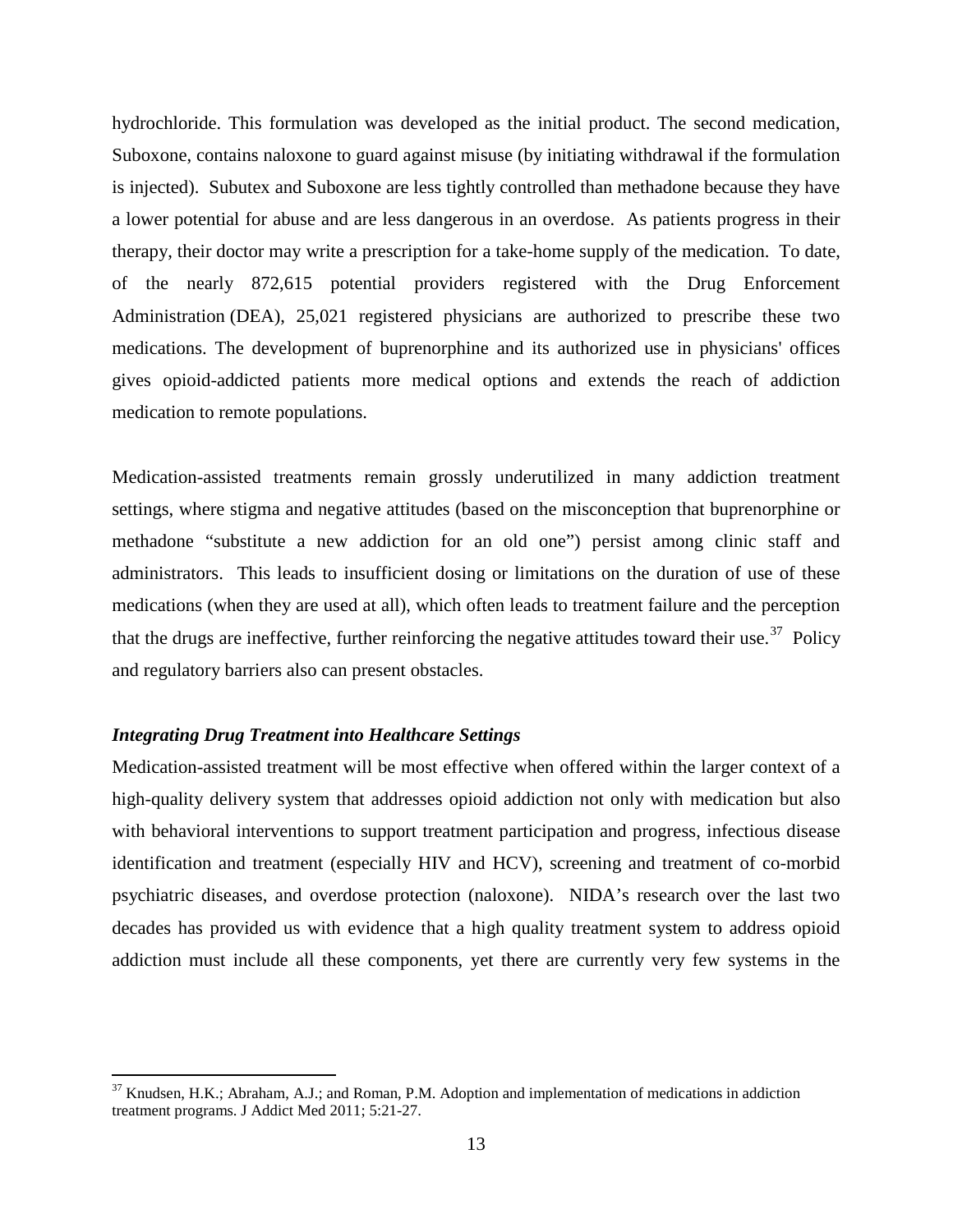United States that provide this bundle of effective services.<sup>[38](#page-13-0)</sup> Health care reform—with a focus on both expanding access to treatment and improving the quality of care—offers hope that we may be better able to integrate drug treatment into healthcare settings and offer comprehensive treatment services for opioid addiction. We also are examining ways to use health care reform and the focus on health promotion and wellness to pay for and deliver prevention interventions targeted at children, adolescents, young adults, and high-risk adult populations like those with chronic pain or returning veterans.

#### *Prevention, Education, and Outreach*

Because prescription drugs are safe and effective when used properly and are broadly marketed to the public, the notion that they are also harmful and addictive when abused can be a difficult one to convey. Thus, we need focused research to discover targeted communication strategies that effectively address this problem. Reaching this goal may be significantly more complex and nuanced than developing and deploying effective programs for the prevention of abuse of illegal drugs, but good prevention messages based on scientific evidence will be difficult to ignore. [39](#page-13-1)

Education is a critical component of any effort to curb the abuse of prescription medications and must target every segment of society, including doctors **(Fig.6)**. NIDA is



Figure 6. Medscape's Test-and -Teach is one example of NIDA's multiplatform approaches to enhance a physician's ability to properly manage pain while preventing the abuse of prescription opioids.

advancing addiction awareness, prevention, and treatment in primary care practices, including the diagnosis of prescription drug abuse, having established four Centers of Excellence for Physician Information. Intended to serve as national models, these Centers target physicians-in-

<span id="page-13-0"></span> 38 National Institute on Drug Abuse. *Principles of Drug Addiction Treatment: A Research-Based Guide (Third Edition)*, NIH Publication No. 12-4180. Rockville, MD: National Institute on Drug Abuse, 2012. http://www.drugabuse.gov/publications/principles-drug-addiction-treatment

<span id="page-13-1"></span> $39\text{ Spoth}$  et al. Longitudinal substance initiation outcomes for a universal preventive intervention combining family and school programs. *Psychology of Addictive Behaviors* 16(2):129–134, 2002.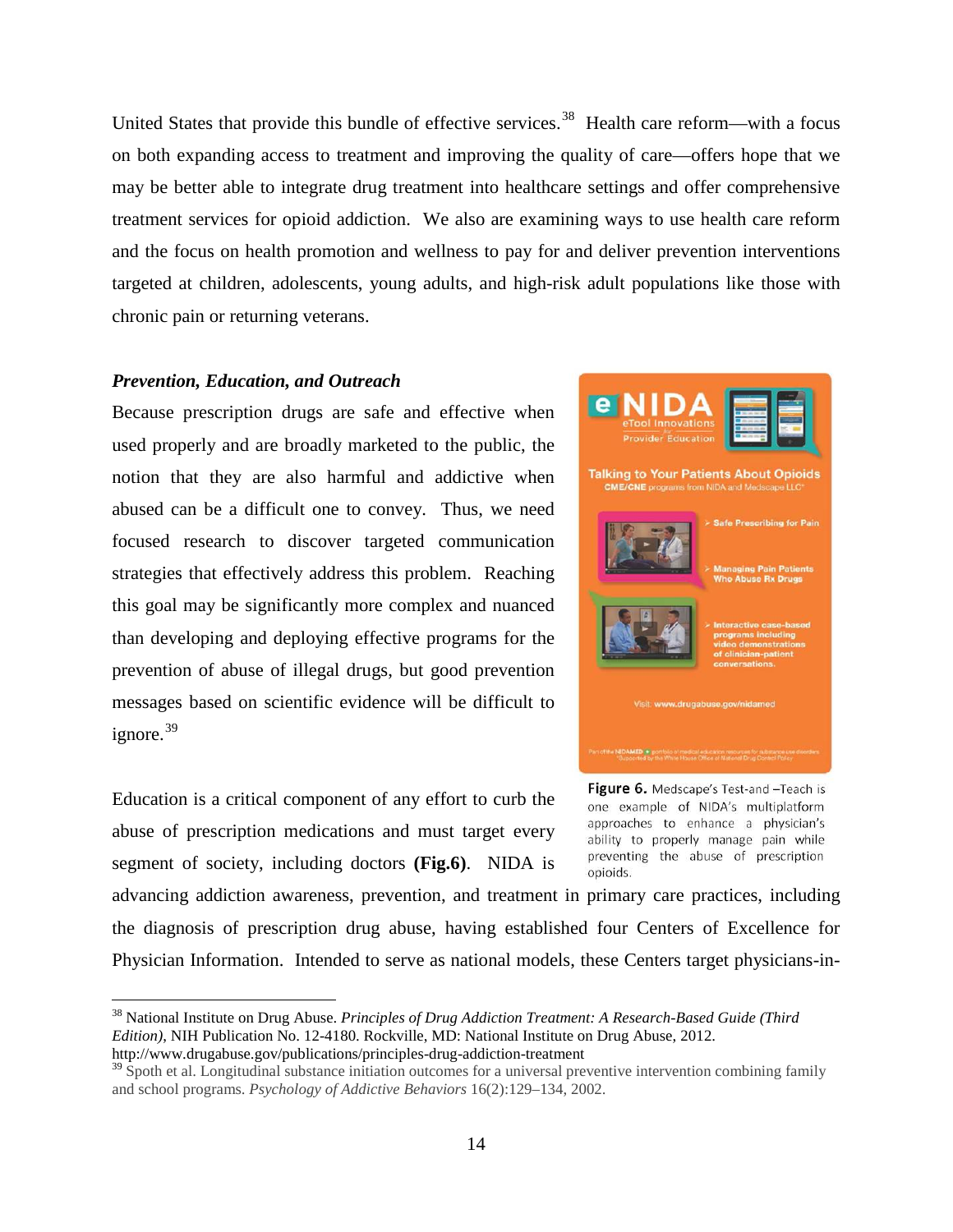training, including medical students and resident physicians in primary care specialties (*e.g.,* internal medicine, family practice, and pediatrics). NIDA has also developed, in partnership with the Office of National Drug Control Policy (ONDCP), two online continuing medical education courses on safe prescribing for pain and managing patients who abuse prescription opioids. To date, combined, these courses have been completed over 80,000 times. Additionally, NIDA is directly reaching out to teens with its PEERx initiative, an online education program that aims to discourage prescription drug abuse among teens, [40](#page-14-0) by providing factual information about the harmful effects of prescription drug abuse on the brain and body.

NIDA will also continue its close collaborations with ONDCP, the Substance Abuse and Mental Health Services Administration (SAMHSA), and other Federal Agencies. It will also continue to work with professional associations with a strong interest in preserving public health. For example, NIDA recently sponsored a two-day meeting in conjunction with the American Medical Association and NIH Pain Consortium, where more than 500 medical professionals, scientific researchers, and interested members of the public had a chance to dialogue about the problems of prescription opioid abuse and to learn about new areas of research. In another important collaborative effort, NIDA, CDC, SAMHSA, and the Office of the National Coordinator for Health Information Technology reviewed eight clinical practice guidelines on the use of opioids to treat pain and developed a common set of provider actions and associated recommendations. [41](#page-14-1)

## *Conclusion*

We are seeing an increase in the number of people who are dying from overdoses, predominantly after abuse of prescribed opioid analgesics. This disturbing trend appears to be associated with a growing number of prescriptions in and diversion from the legal market.

We commend the Subcommittee for recognizing the serious and growing challenge posed by the abuse of prescription and non-prescription opioids in this country, a problem that is exceedingly complex. Indeed, prescription opioids, like other prescribed medications, do present health risks

<span id="page-14-1"></span><span id="page-14-0"></span><sup>&</sup>lt;sup>40</sup> http://teens.drugabuse.gov/peerx.<br><sup>41</sup> CDC. Home and Recreational Safety.<http://www.cdc.gov/HomeandRecreationalSafety/overdose/guidelines.html>